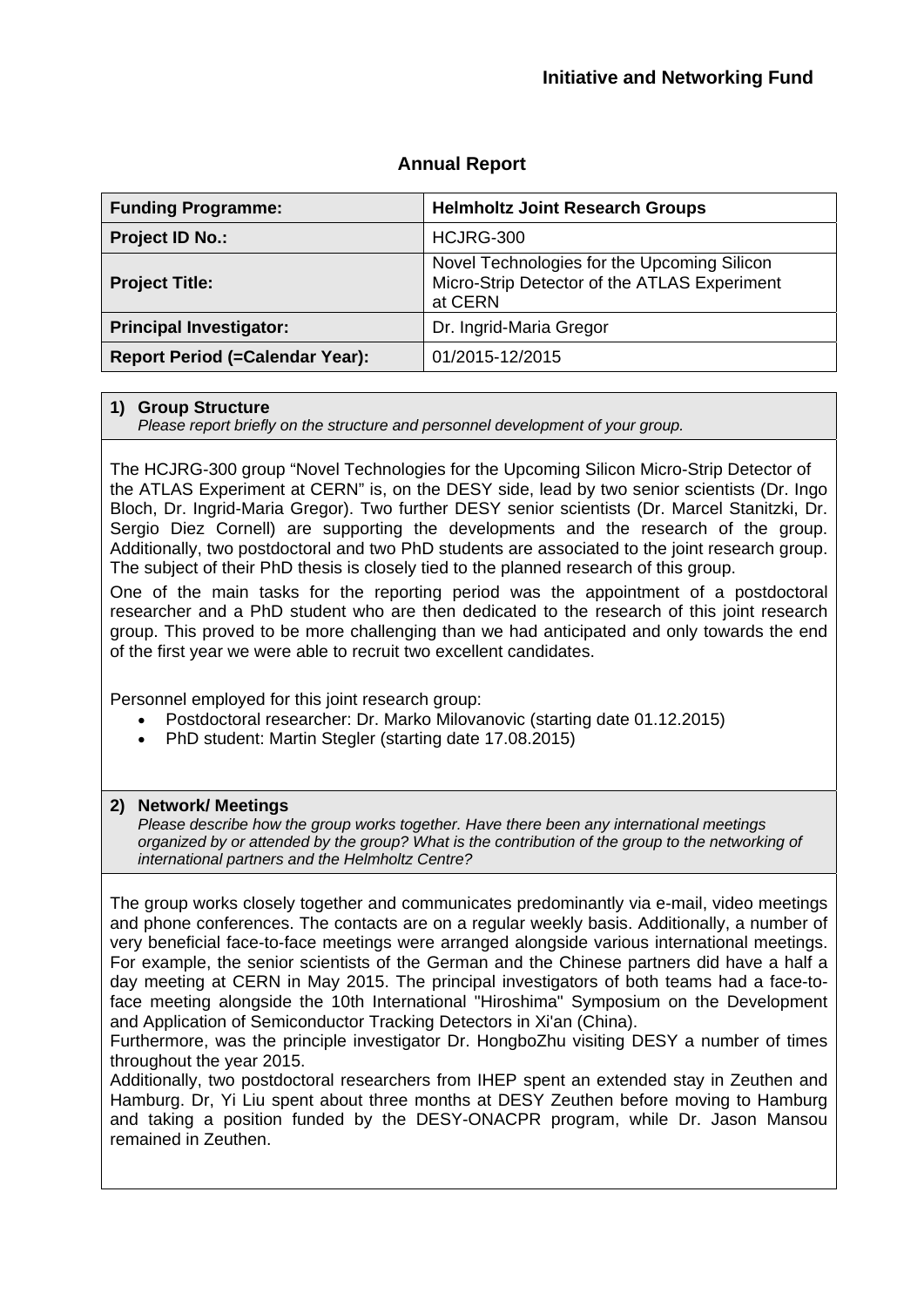### **3) Scientific Progress / Milestones**

*How has your work plan progressed? What important milestones could be achieved during the report period? Is the progress of your work in accordance with original planning or has the work plan been changed?*

The progress of the project within this joint research group did not start as fast as anticipated during the proposal phase due to the late appointment of a postdoctoral researcher and a PhD student. Nevertheless, the associated PhD students made key contributions to the work packages. In the following the achievements of the three individual work packages are summarised.

## **WP1: Silicon micro-strip detector performance before and after irradiation:**

Within this work package the construction of several prototype end-cap silicon strip modules was completed and first test beam studies were conducted. A preliminary test beam at the DESY-II electron test beam facility pointed to a problem in the synchronization of the various electronic components needed to read out the prototype modules. In the following weeks this problem was investigated in detail and a solution for this synchronization problem was quickly implemented in the setup. This improved setup was subsequently used in a study at the Diamond Light source test beam (RAL, UK). A further extensive test beam campaign with detailed studies at DESY and RAL is planned for 2016.

During this campaign alternative silicon sensor designs with embedded fan-ins in a second metal layer will be studied. This is performed in cooperation with CNM Barcelona (institute providing the silicon strip sensors). The preparation of the newly designed sensors for this study was started in fall 2015 and will continue throughout 2016. For the upcoming test beam studies elements of modules have been irradiated to irradiation doses expected at the end of the high luminosity phase of the LHC (HL-LHC). Modules are being constructed from those irradiated elements. Their behaviour will be evaluated in the scheduled test beam studies.

### **WP2: Thermal effects**

This work package could only be started after a suitable PhD candidate was hired. He started in August 2015 at DESY and he accomplished a very fast start-up of the relevant simulations (based on final element calculations of the thermal behaviour). Detailed simulations were performed to describe the mechanical stress in the silicon micro-strip modules, which is expected due to the thermal cycles necessary in the ATLAS detector (temperature range +20°C to -20°C). This stress is introduced by differences in the thermal expansion coefficients of the various materials used for the module components. Additionally, initial studies to mitigate these mechanical stresses were conducted to enhance the overall performance and lifeexpectancy of these central components in the future ATLAS tracking detector. An interesting cross correlation has emerged – the currently most likely powering option (DC-DC, see WP3 below) leads to a localized heating effect on top of the ATLAS silicon strip modules, which will be dependent on the integrated luminosity (unit for the amount of particle interactions within the ATLAS detector). The detailed understanding of the impact of this effect on the silicon module performance will be greatly improved by the HCJRG studies and is essential for the success of the development of a future silicon strip detector for ATLAS.

## **WP3: Powering decision**

In this work package the joint research group is concentrating on the implementation of the complex parallel powering concept called "DC-DC" for the end-cap area of the strip detector. In the reporting period a prototype DC-DC power board was developed. Based on these developments several thermo-mechanical dummy modules with prototype DC-DC powering boards were constructed to evaluate the thermal behaviour of the substructures holding the